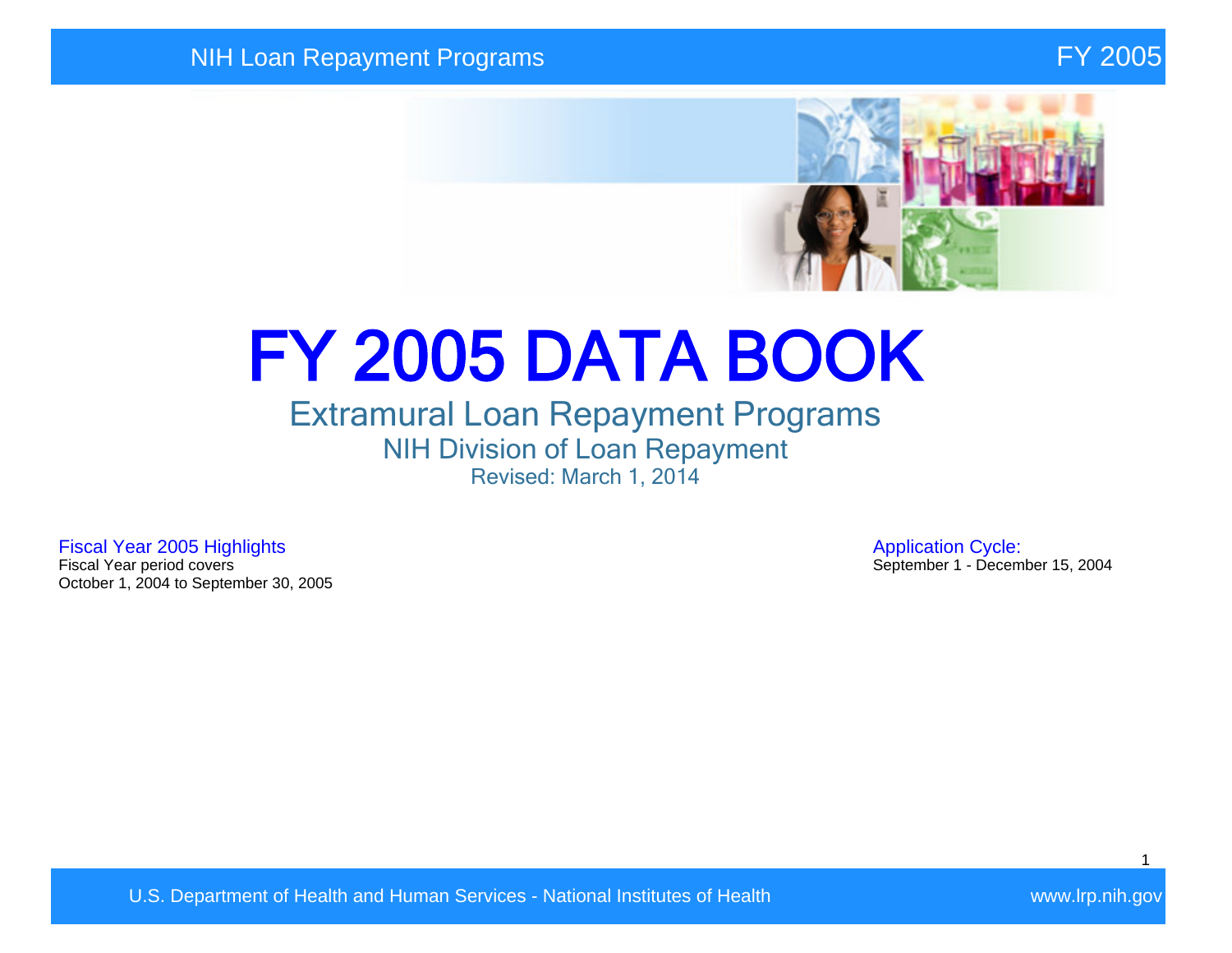# **Table of Contents**

| <b>NIH Institutes and Centers</b>                                     | 3  |
|-----------------------------------------------------------------------|----|
| The Year in Review                                                    | 4  |
| The Five Extramural Loan Repayment Programs                           | 5  |
| <b>Funded and Unfunded Applications by Program</b>                    | 6  |
| Applications, Awards, and Success Rates by Program                    | 9  |
| <b>Funding by Program</b>                                             | 10 |
| <b>Funding by NIH Institutes and Centers</b>                          | 13 |
| Applications, Awards, and Success Rates by Post-Degree Years          | 15 |
| <b>LRP Awards by Doctoral Degree</b>                                  | 16 |
| Applications, Awards, and Success Rates by Source of Research Funding | 18 |
| <b>Educational Debt Levels of LRP Awardees</b>                        | 19 |
| <b>Number of Prior Awards Received</b>                                | 20 |
| Applications, Awards, and Success Rates by Gender                     | 21 |
| <b>Awardee Demographics - Ethnicity</b>                               | 22 |
| <b>Awardee Demographics - Race</b>                                    | 23 |
| <b>Number of Awardees by State</b>                                    | 24 |

Note: Numbers and statistics reported on the program are the result of a consistent methodology established by the revision date of this document. Documents published previously may show slight discrepancies.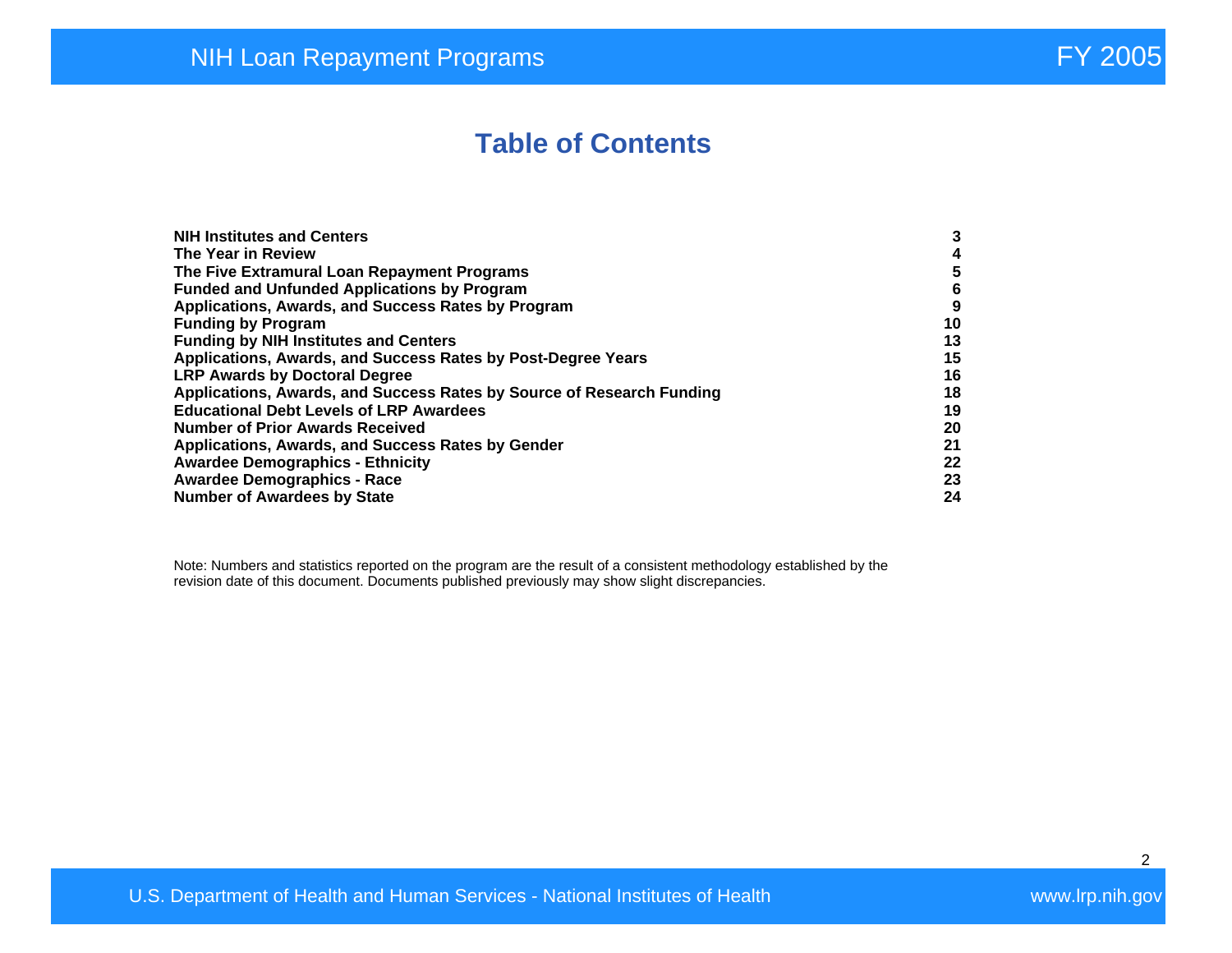## **NIH Institutes and Centers\***

#### **Institutes**

**National Cancer Institute (NCI) National Eye Institute (NEI) National Heart, Lung, and Blood Institute (NHLBI) National Human Genome Research Institute (NHGRI) National Institute on Aging (NIA) National Institute on Alcohol Abuse and Alcoholism (NIAAA) National Institute of Allergy and Infectious Diseases (NIAID) National Institute of Arthritis and Musculoskeletal and Skin Diseases (NIAMS) National Institute of Biomedical Imaging and Bioengineering (NIBIB) Eunice Kennedy Shriver National Institute of Child Health and Human Development (NICHD) National Institute on Deafness and Other Communication Disorders (NIDCD) National Institute of Dental and Craniofacial Research (NIDCR) National Institute of Diabetes and Digestive and Kidney Diseases (NIDDK) National Institute on Drug Abuse (NIDA) National Institute of Environmental Health Sciences (NIEHS) National Institute of General Medical Sciences (NIGMS) National Institute of Mental Health (NIMH) National Institute of Neurological Disorders and Stroke (NINDS) National Institute of Nursing Research (NINR) National Library of Medicine (NLM)** 

#### **Centers**

**John E. Fogarty International Center (FIC) National Center for Complementary and Alternative Medicine (NCCAM) National Center for Research Resources (NCRR)** 

**\* Participating in the Extramural Loan Repayment Programs**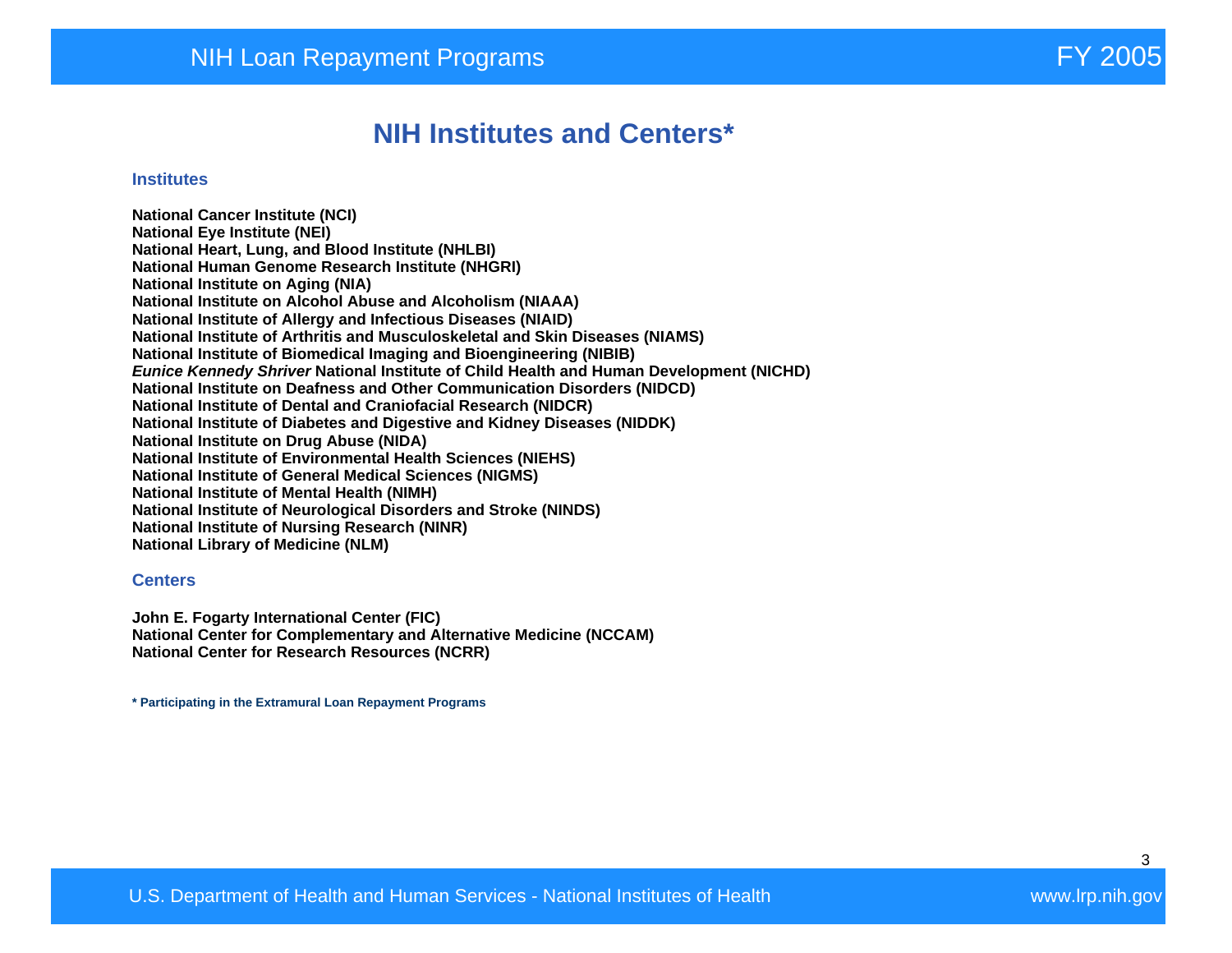# **The Year in Review**

In Fiscal Year (FY) 2005, 3,290 individuals applied to the five Extramural Loan Repayment Programs (LRPs): Clinical Research, Pediatric Research, Health Disparities Research, Clinical Research for Individuals from Disadvantaged Backgrounds, and Contraception and Infertility Research. Of those applicants, 1,600 were awarded contracts in the amount of \$71,540,788 overall. The success rate for the Extramural LRPs across NIH was 49 percent.

The LRP with the largest number of applications was the Extramural Clinical Research LRP which received 1,948 (or 59 percent) of all applications.

Approximately 59 percent of Extramural Clinical Research LRP contracts were funded.

New applicants (those not previously funded) constituted 65 percent of all applications while renewal applicants (those previously funded) comprised 35 percent of all applicants. Success rates for new and renewal applicants were 38 and 68 percent, respectively.

The LRPs are open to health professionals with doctoral degrees or advanced certifications with different levels of experience and at different stages in their careers. Many of FY 2005 awardees were fairly early in their careers, with 55 percent having received their post-graduate degrees within the previous 5 years, and 91 percent within the past 10 years.

MDs (including those with MD/PhD degrees) comprised 58 percent of the 1,600 awardees, while those with PhDs (including those with PhDs and any combined degree other than MD) comprised 37 percent of the total awards.

The educational debt level of 66 percent of the 1, 600 awardees was greater than \$50,000 with approximately 5 percent having debt levels greater than \$200,000.

Men and women received an approximately equal share of LRP awards, with women having received a slightly higher percentage with 51% of the awards. Minorities, which included Asian/Pacific Islanders, African-Americans, Hispanics, and Native Americans, were recipients of 27 percent (or 439) of the awards.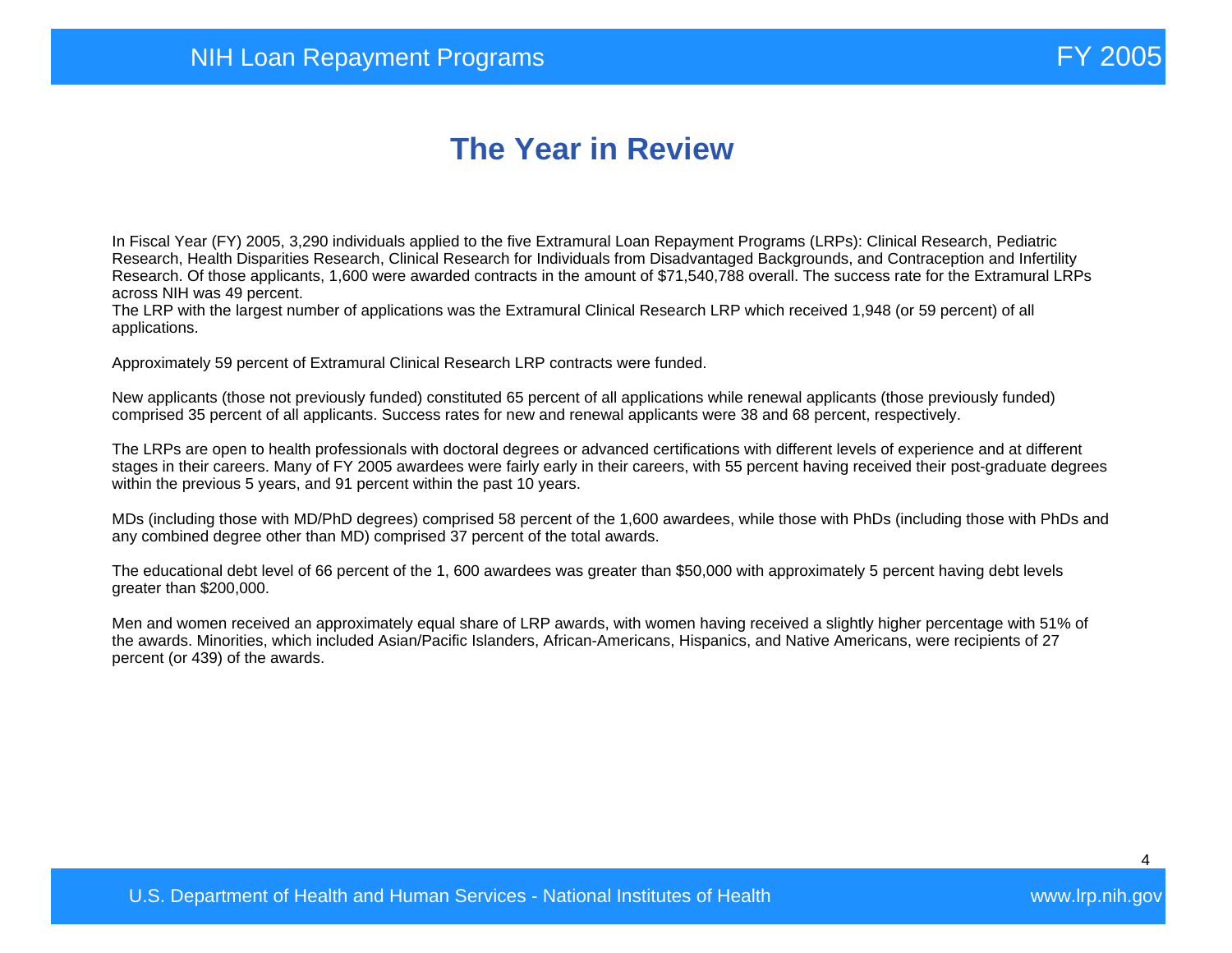#### **Clinical Research LRP:**

Clinical research is patient-oriented clinical research conducted with human subjects, or research on the causes and consequences of disease in human populations involving material of human origin (such as tissue specimens and cognitive phenomena) for which an investigator or colleague directly interacts with human subjects in an outpatient or inpatient setting to clarify a problem in human physiology, pathophysiology or disease, or epidemiologic or behavioral studies, outcomes research or health services research, or developing new technologies, therapeutic interventions, or clinical trials.

#### **Pediatric Research LRP:**

Qualified Pediatric Research is defined as research directly related to diseases, disorders, and other conditions in children.

#### **Health Disparities Research LRP:**

The scope of research qualified for this program includes basic research, clinical research or behavioral research directly related to health disparity populations and the medically underserved. Group is defined as a health disparity population: if there is a significant disparity in the overall rate of disease incidence, prevalence, morbidity, mortality, or survival rates in the population as compared to the health status of the general population.

#### **Clinical Research for Individuals from Disadvantaged Backgrounds LRP:**

For this program, an individual from a disadvantaged background is defined according to low family income levels set by the U.S. Bureau of the Census – as published in the Federal Register.

To meet this low-income requirement candidates must demonstrate their disadvantaged status by submitting (1) a written statement from former school(s) where he/she qualified for Federal disadvantaged assistance, (2) verification of receipt of loans from either the Health Professions Student Loans (HPSL) or Loans for Disadvantaged Student Program, or (3) verification of a scholarship from the U.S. Department of Health and Human Services under the Scholarship for Individuals with Exceptional Financial Need.

#### **Contraception and Infertility Research LRP:**

Contraception research is defined as research whose ultimate goal is to provide new or improved methods of preventing pregnancy. Infertility research is defined as research whose long-range objective is to evaluate, treat, or ameliorate conditions which result in the failure of couples to either conceive or bear young.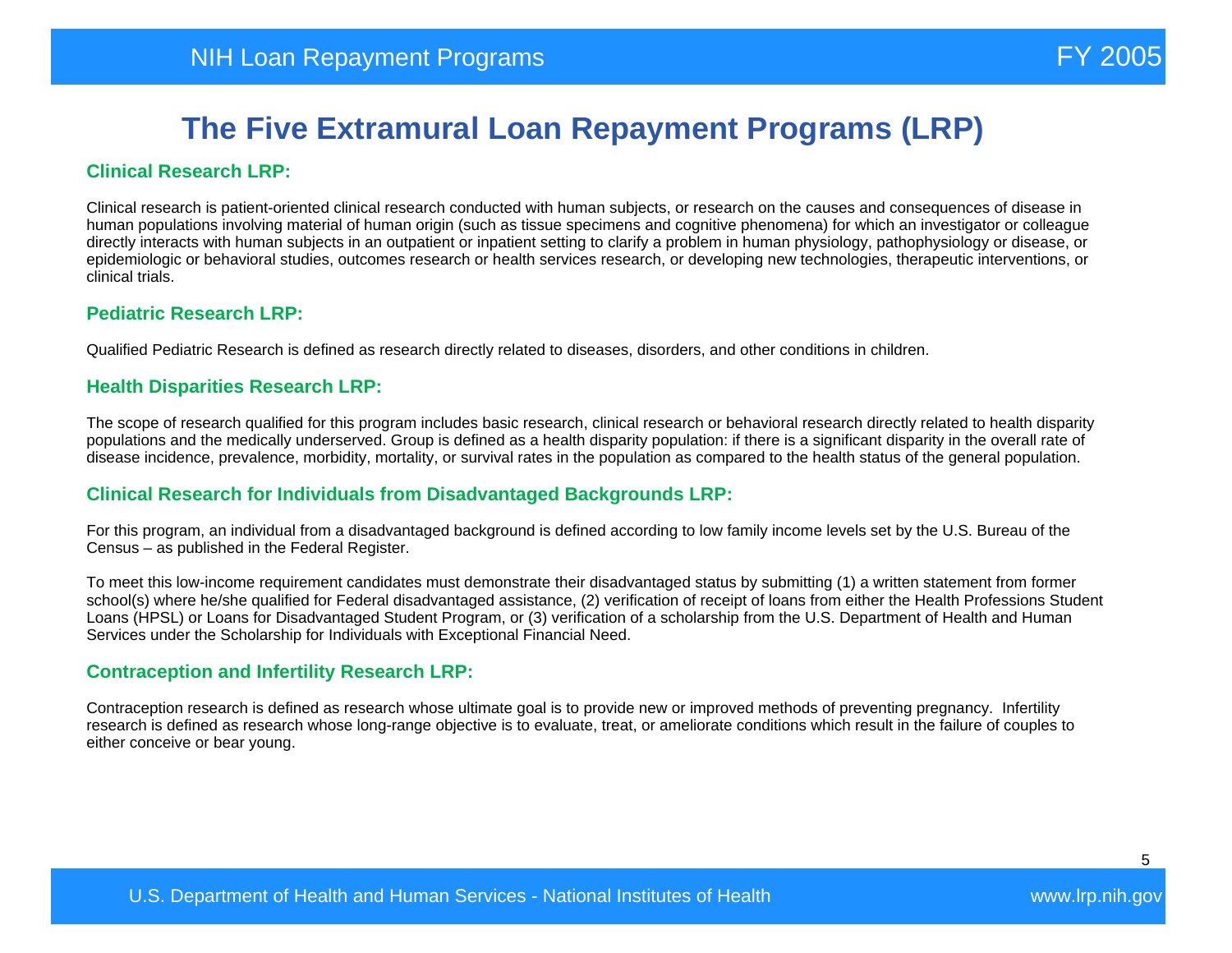## **Funded and Unfunded Applications by Program (New + Renewal)**

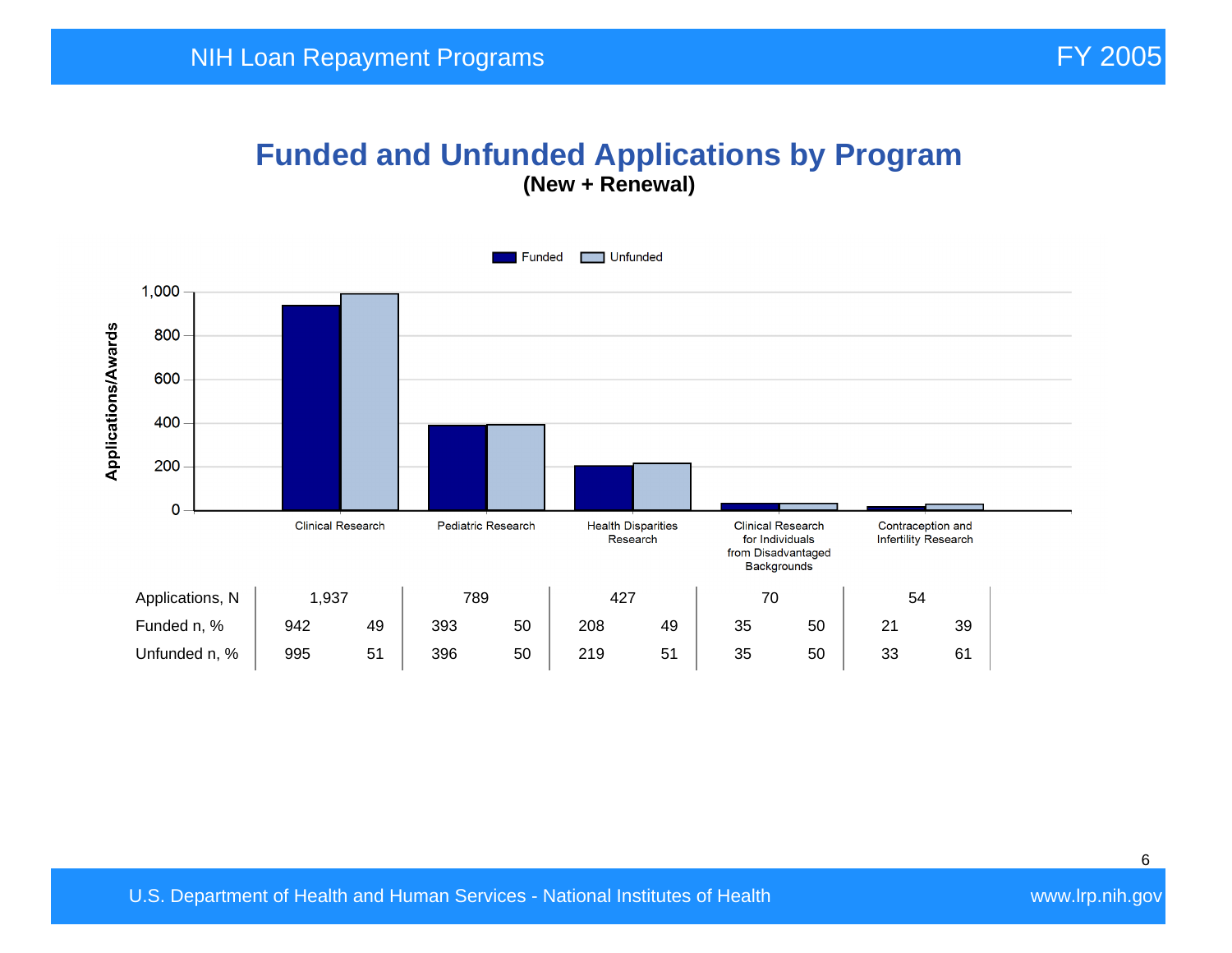## **Funded and Unfunded Applications by Program (New)**

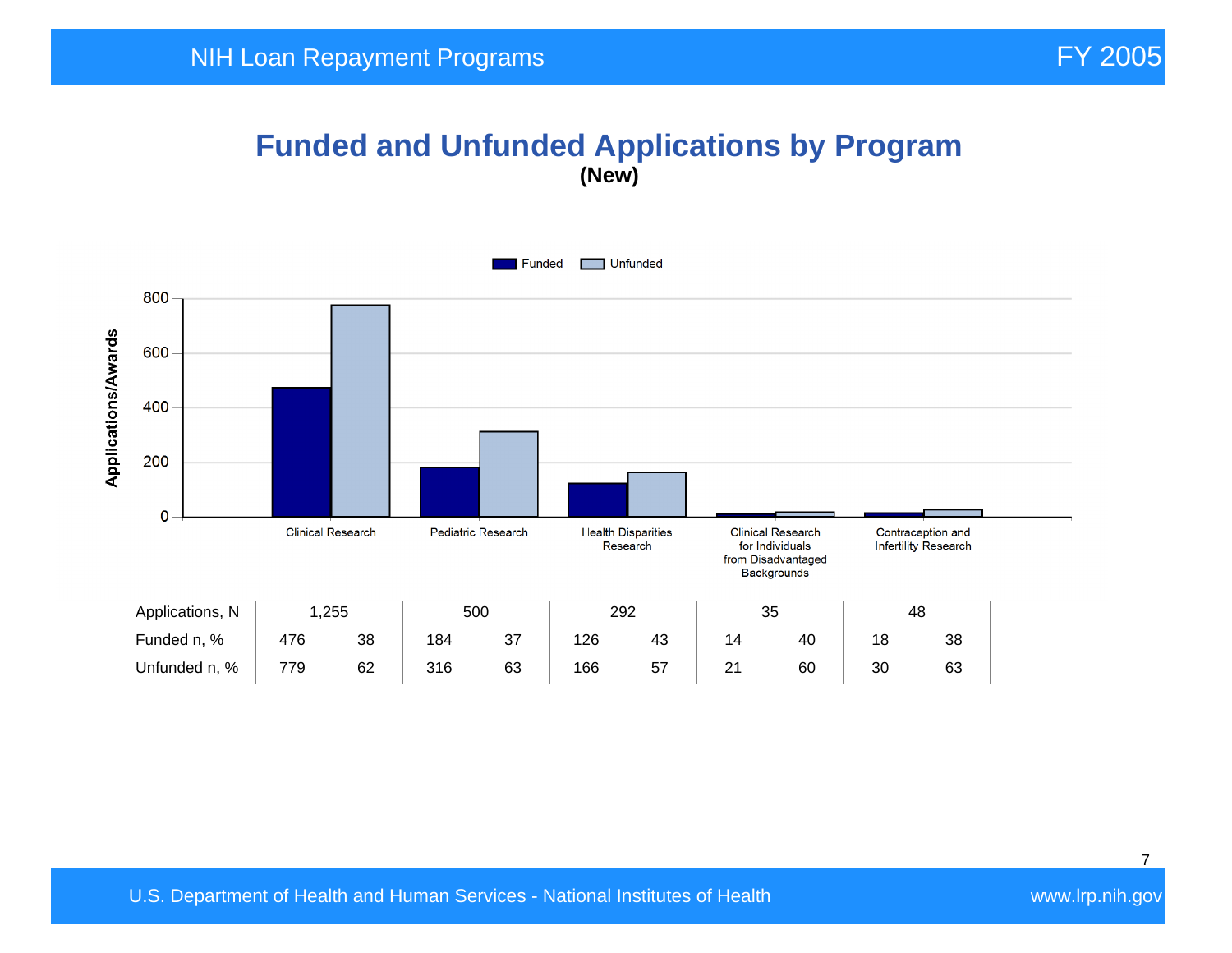#### **Funded and Unfunded Applications by Program (Renewal)**

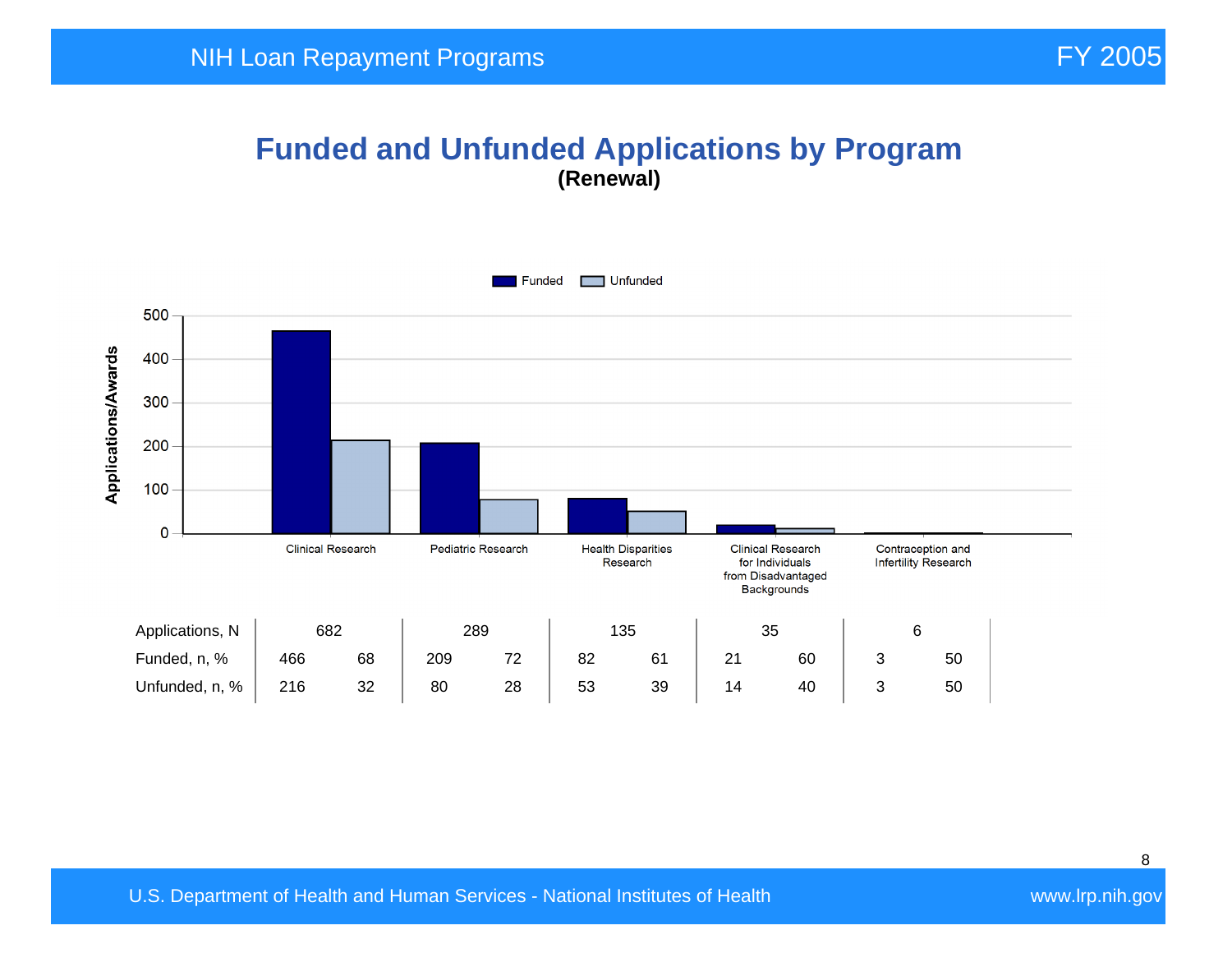# **Applications, Awards, and Success Rates by Program**

|                                                                                 | <b>New + Renewal</b>            |              |                             | <b>New</b>                      |              |                                    | <b>Renewal</b>                       |              |                  |
|---------------------------------------------------------------------------------|---------------------------------|--------------|-----------------------------|---------------------------------|--------------|------------------------------------|--------------------------------------|--------------|------------------|
| <b>LRP</b>                                                                      | <b>Applications Awards</b><br>N | $\mathsf{n}$ | <b>Success</b><br>Rate<br>% | <b>Applications Awards</b><br>N | $\mathsf{n}$ | <b>Success</b><br><b>Rate</b><br>% | Applications   Awards   Success<br>N | $\mathsf{n}$ | <b>Rate</b><br>% |
| Clinical<br>Research                                                            | 1,937                           | 942          | 49                          | 1,255                           | 476          | 38                                 | 682                                  | 466          | 68               |
| Pediatric<br>Research                                                           | 789                             | 393          | 50                          | 500                             | 184          | 37                                 | 289                                  | 209          | 72               |
| Health<br><b>Disparities</b><br>Research                                        | 427                             | 208          | 49                          | 292                             | 126          | 43                                 | 135                                  | 82           | 61               |
| Clinical<br>Research for<br>Individuals<br>from<br>Disadvantaged<br>Backgrounds | 70                              | 35           | 50                          | 35                              | 14           | 40                                 | 35                                   | 21           | 60               |
| Contraception<br>and Infertility<br>Research                                    | 54                              | 21           | 39                          | 48                              | 18           | 38                                 | 6                                    | 3            | 50               |
| <b>Total</b>                                                                    | 3,277                           | 1,599        | 49                          | 2,130                           | 818          | 38                                 | 1,147                                | 781          | 68               |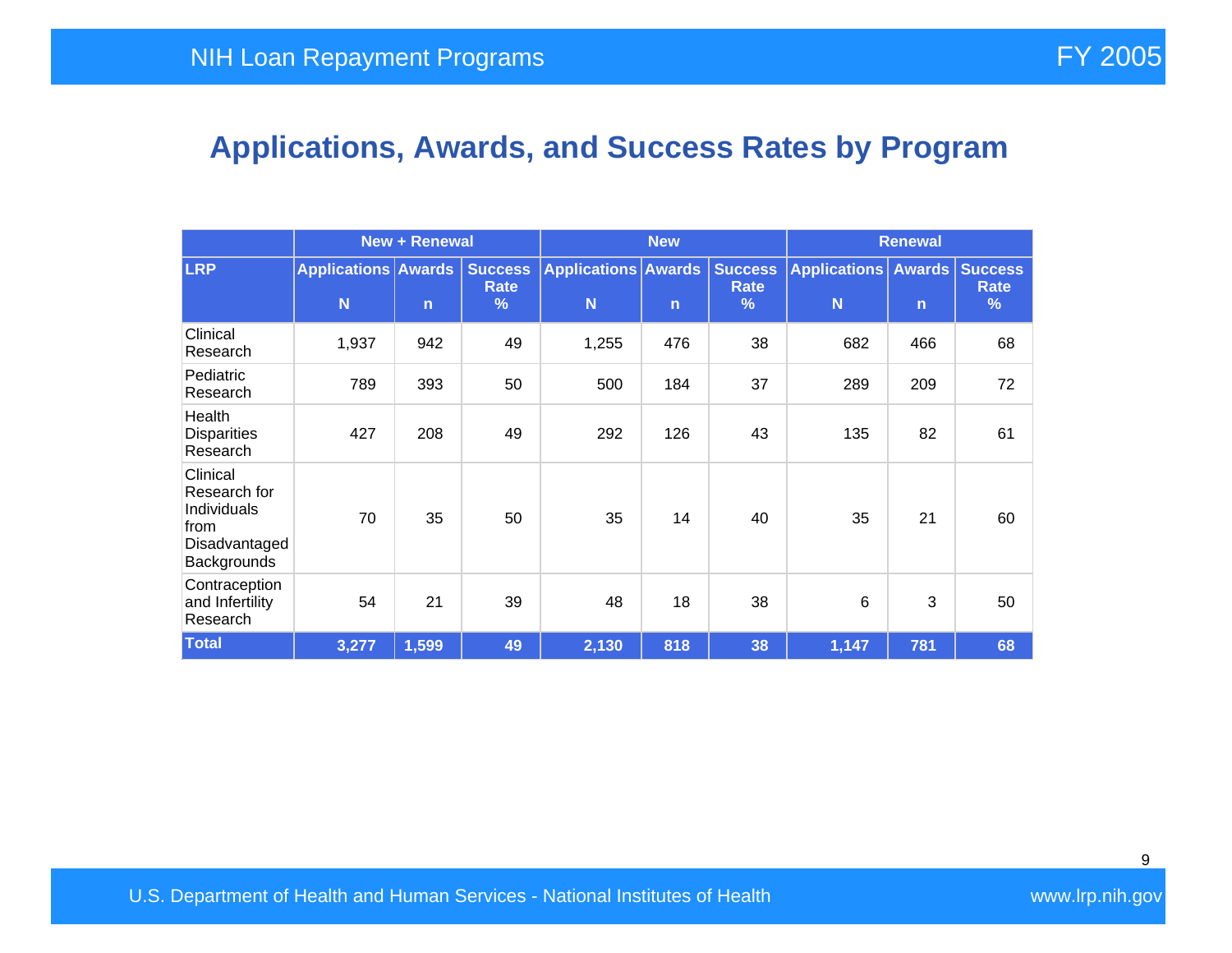#### **Funding by Program (New + Renewal)**

| <b>LRP</b>                                                          | <b>Awards</b> | <b>Funding</b> | <b>Mean Award</b> | <b>Standard Deviation</b> |
|---------------------------------------------------------------------|---------------|----------------|-------------------|---------------------------|
| <b>Clinical Research</b>                                            | 942           | \$42,630,949   | \$45,256          | \$32,609                  |
| Pediatric Research                                                  | 393           | \$17,384,297   | \$44,235          | \$30,907                  |
| <b>Health Disparities Research</b>                                  | 208           | \$9,072,308    | \$43,617          | \$29,926                  |
| Clinical Research for Individuals from<br>Disadvantaged Backgrounds | 35            | \$1,546,300    | \$44,180          | \$32,764                  |
| Contraception and Infertility<br>Research                           | 21            | \$1,005,898    | \$47,900          | \$31,222                  |
| <b>Total</b>                                                        | 1,599         | \$71,639,751   | \$44,803          | \$31,813                  |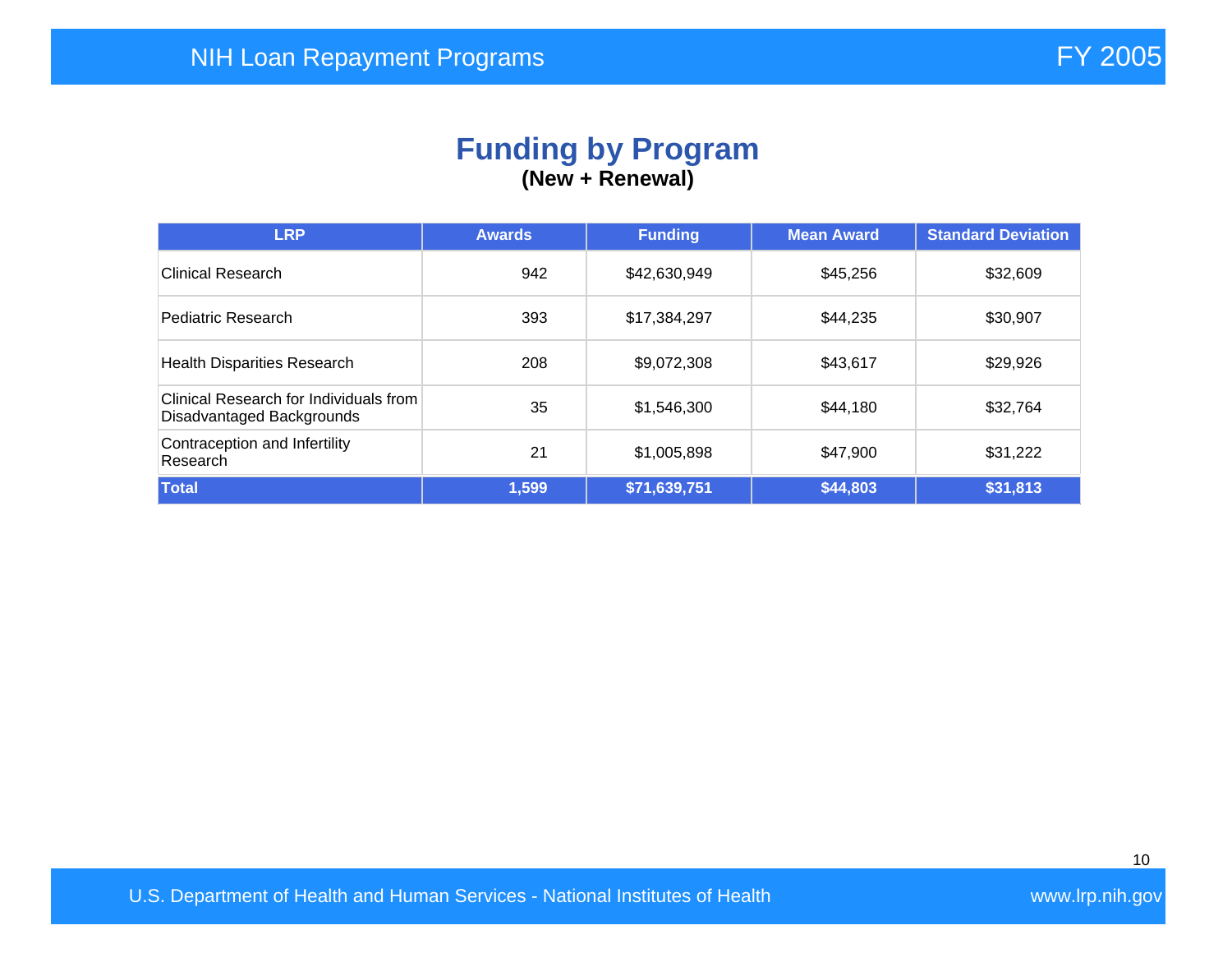#### **Funding by Program (New)**

| <b>LRP</b>                                                          | <b>Awards</b> | <b>Funding</b> | <b>Mean Award</b> | <b>Standard Deviation</b> |
|---------------------------------------------------------------------|---------------|----------------|-------------------|---------------------------|
| <b>Clinical Research</b>                                            | 476           | \$26,777,121   | \$56,254          | \$34,042                  |
| Pediatric Research                                                  | 184           | \$11,074,438   | \$60,187          | \$32,689                  |
| <b>Health Disparities Research</b>                                  | 126           | \$6,299,574    | \$49,997          | \$32,417                  |
| Clinical Research for Individuals from<br>Disadvantaged Backgrounds | 14            | \$952,387      | \$68,028          | \$30,239                  |
| Contraception and Infertility<br>Research                           | 18            | \$853,696      | \$47,428          | \$32,922                  |
| Total                                                               | 818           | \$45,957,216   | \$56,182          | \$33,535                  |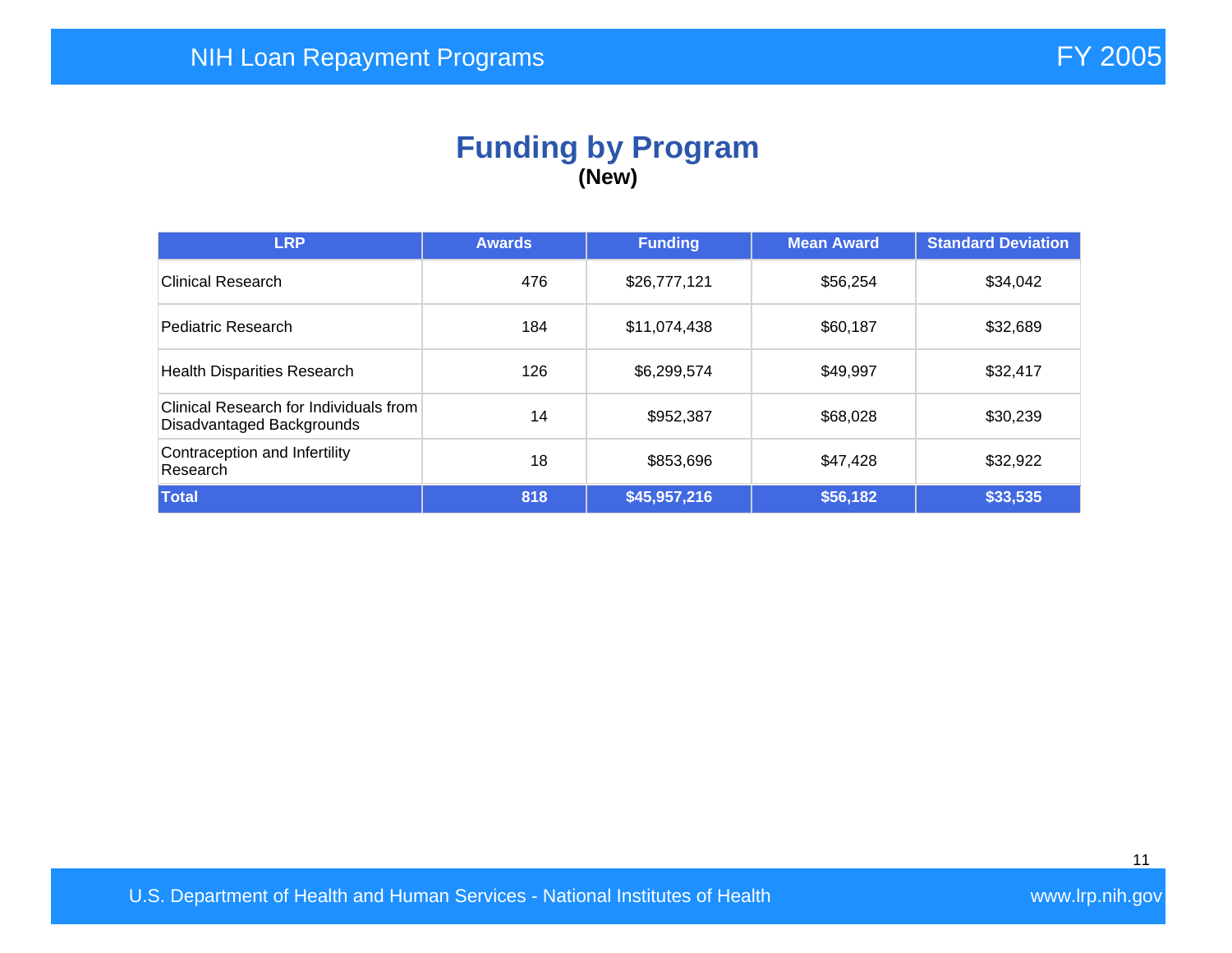## **Funding by Program (Renewal)**

| <b>LRP</b>                                                          | <b>Awards</b> | <b>Funding</b> | <b>Mean Award</b> | <b>Standard Deviation</b> |
|---------------------------------------------------------------------|---------------|----------------|-------------------|---------------------------|
| Clinical Research                                                   | 466           | \$15,853,827   | \$34,021          | \$26,791                  |
| Pediatric Research                                                  | 209           | \$6,309,859    | \$30,191          | \$20,901                  |
| <b>Health Disparities Research</b>                                  | 82            | \$2,772,734    | \$33,814          | \$22,504                  |
| Clinical Research for Individuals from<br>Disadvantaged Backgrounds | 21            | \$593,913      | \$28,282          | \$23,814                  |
| Contraception and Infertility<br>Research                           | 3             | \$152,202      | \$50,734          | \$22,827                  |
| Total                                                               | 781           | \$25,682,535   | \$32,884          | \$24,849                  |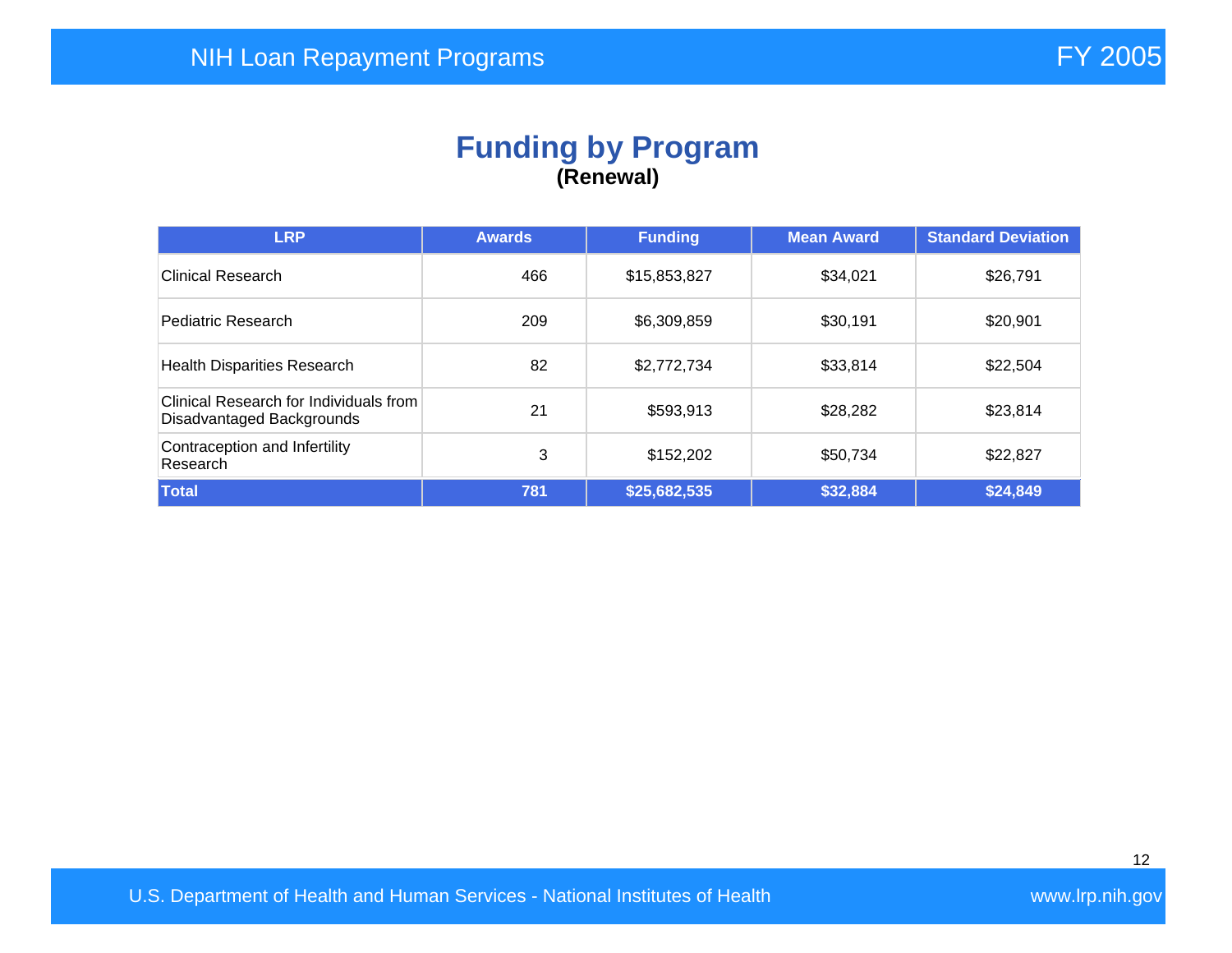# **Funding by NIH Institutes and Centers (New)**

| IC           | <b>Awards</b>  | <b>Funding</b>          | <b>Mean Award</b> |          |
|--------------|----------------|-------------------------|-------------------|----------|
| <b>NCMHD</b> | 140            | \$7,251,961<br>\$51,800 |                   | \$32,558 |
| <b>NHLBI</b> | 137            | \$8,595,241             | \$62,739          | \$31,997 |
| <b>NICHD</b> | 79             | \$3,682,239             | \$46,611          | \$33,136 |
| <b>NCI</b>   | 78             | \$4,889,479             | \$62,686          | \$36,054 |
| <b>NIMH</b>  | 60             | \$3,033,303             | \$50,555          | \$34,180 |
| <b>NIAID</b> | 55             | \$3,539,399             | \$64,353          | \$32,116 |
| <b>NIDDK</b> | 48             | \$2,822,201             | \$58,796          | \$32,067 |
| <b>NINDS</b> | 32             | \$2,033,990             | \$63,562          | \$31,543 |
| <b>NIDA</b>  | 31             | \$1,585,246             | \$51,137          | \$34,954 |
| <b>NIA</b>   | 29             | \$1,255,206             | \$43,283          | \$32,038 |
| <b>NIDCD</b> | 21             | \$810,397               | \$38,590          | \$30,651 |
| <b>NEI</b>   | 19             | \$1,255,063             | \$66,056          | \$28,356 |
| <b>NIAMS</b> | 19             | \$961,477               | \$50,604          | \$32,094 |
| <b>NIAAA</b> | 18             | \$669,505               | \$37,195          | \$29,108 |
| <b>NCRR</b>  | 17             | \$1,415,164             | \$83,245          | \$27,209 |
| <b>NIDCR</b> | 8              | \$463,019               | \$57,877          | \$22,975 |
| <b>NIGMS</b> | $\overline{7}$ | \$613,523               | \$87,646          | \$20,432 |
| <b>NIEHS</b> | 6              | \$258,909               | \$43,151          | \$29,670 |
| <b>NCCAM</b> | 3              | \$272,215               | \$90,738          | \$26,533 |
| <b>NLM</b>   | 3              | \$237,646               | \$79,215          | \$44,361 |
| <b>NIBIB</b> | $\mathbf{3}$   | \$81,068                | \$27,023          | \$24,768 |
| <b>NHGRI</b> | $\overline{2}$ | \$63,423                | \$31,711          | \$20,479 |
| <b>NINR</b>  | $\overline{2}$ | \$61,485                | \$30,743          | \$26,677 |
| <b>FIC</b>   | 1              | \$106,057               | \$0               | \$0      |
| Total        | 818            | \$45,957,216            | \$56,182          | \$33,535 |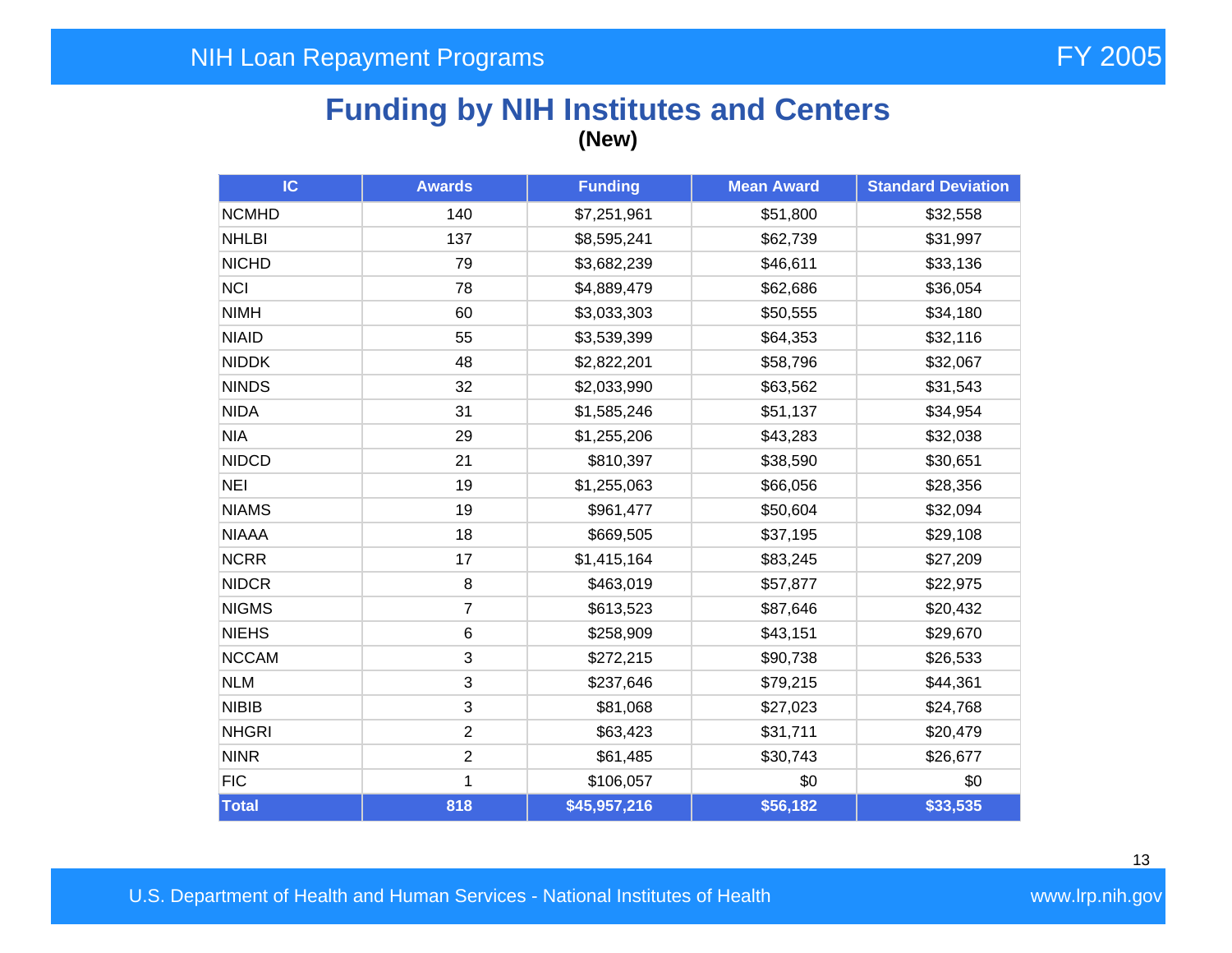## **Funding by NIH Institutes and Centers (Renewal)**

| IC           | <b>Awards</b>           | <b>Funding</b><br><b>Mean Award</b> |          | <b>Standard Deviation</b> |
|--------------|-------------------------|-------------------------------------|----------|---------------------------|
| <b>NCMHD</b> | 103                     | \$3,366,647                         | \$32,686 | \$22,768                  |
| <b>NCI</b>   | 92                      | \$3,274,738                         | \$35,595 | \$28,859                  |
| <b>NHLBI</b> | 86                      | \$3,419,716                         | \$39,764 | \$28,795                  |
| <b>NIAID</b> | 83                      | \$2,102,883                         | \$25,336 | \$16,104                  |
| <b>NIMH</b>  | 60                      | \$2,003,879                         | \$33,398 | \$27,163                  |
| <b>NIDA</b>  | 58                      | \$1,901,079                         | \$32,777 | \$23,670                  |
| <b>NICHD</b> | 49                      | \$1,552,868                         | \$31,691 | \$22,512                  |
| <b>NCRR</b>  | 42                      | \$1,512,308                         | \$36,007 | \$31,626                  |
| <b>NIA</b>   | 35                      | \$1,219,923                         | \$34,855 | \$26,807                  |
| <b>NIDDK</b> | 34                      | \$1,194,106                         | \$35,121 | \$22,523                  |
| <b>NIAAA</b> | 29                      | \$911,265                           | \$31,423 | \$19,648                  |
| <b>NINDS</b> | 22                      | \$556,012                           | \$25,273 | \$15,233                  |
| <b>NIAMS</b> | 20                      | \$802,689                           | \$40,134 | \$32,703                  |
| <b>NEI</b>   | 18                      | \$449,829                           | \$24,991 | \$20,926                  |
| <b>NIDCD</b> | 14                      | \$242,506                           | \$17,322 | \$10,264                  |
| <b>NIEHS</b> | 10                      | \$206,712                           | \$20,671 | \$10,146                  |
| <b>NIDCR</b> | 8                       | \$236,650                           | \$29,581 | \$14,498                  |
| <b>NCCAM</b> | 5                       | \$251,717                           | \$50,343 | \$26,776                  |
| <b>NHGRI</b> | 5                       | \$173,026                           | \$34,605 | \$24,105                  |
| <b>NIGMS</b> | $\overline{\mathbf{4}}$ | \$110,222                           | \$27,556 | \$20,097                  |
| <b>NLM</b>   | $\overline{2}$          | \$154,359                           | \$77,180 | \$23,277                  |
| <b>NIBIB</b> | 1                       | \$33,693                            | \$0      | \$0                       |
| <b>NINR</b>  | $\mathbf{1}$            | \$5,706                             | \$0      | \$0                       |
| <b>FIC</b>   | $\mathbf 0$             | \$0                                 | \$0      | \$0                       |
| Total        | 781                     | \$25,682,535                        | \$32,884 | \$24,849                  |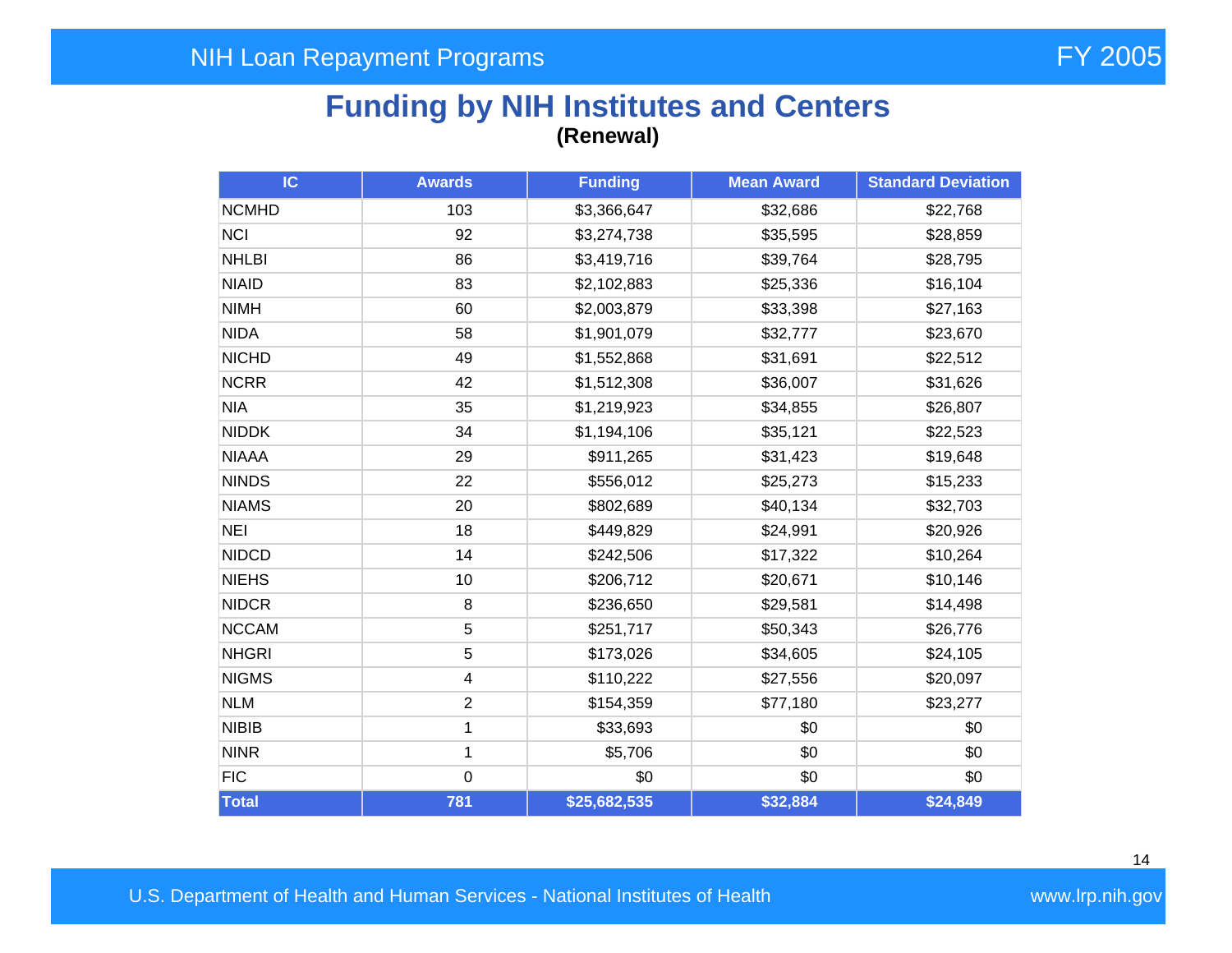#### **Applications, Awards, and Success Rates by Post-Degree Years (New)**

| <b>Years Since Degree</b> | <b>Applications</b><br>N | <b>Awards</b><br>n | <b>Success rate</b><br>℅ |
|---------------------------|--------------------------|--------------------|--------------------------|
| l<1 Year                  | 40                       | 15                 | 38                       |
| 1 to 5 Years              | 1,294                    | 454                | 35                       |
| 6 to 10 Years             | 673                      | 306                | 45                       |
| 11 to 15 Years            | 88                       | 30                 | 34                       |
| 15+ Years                 | 35                       | 13                 | 37                       |
| Total                     | 2,130                    | 818                | 38                       |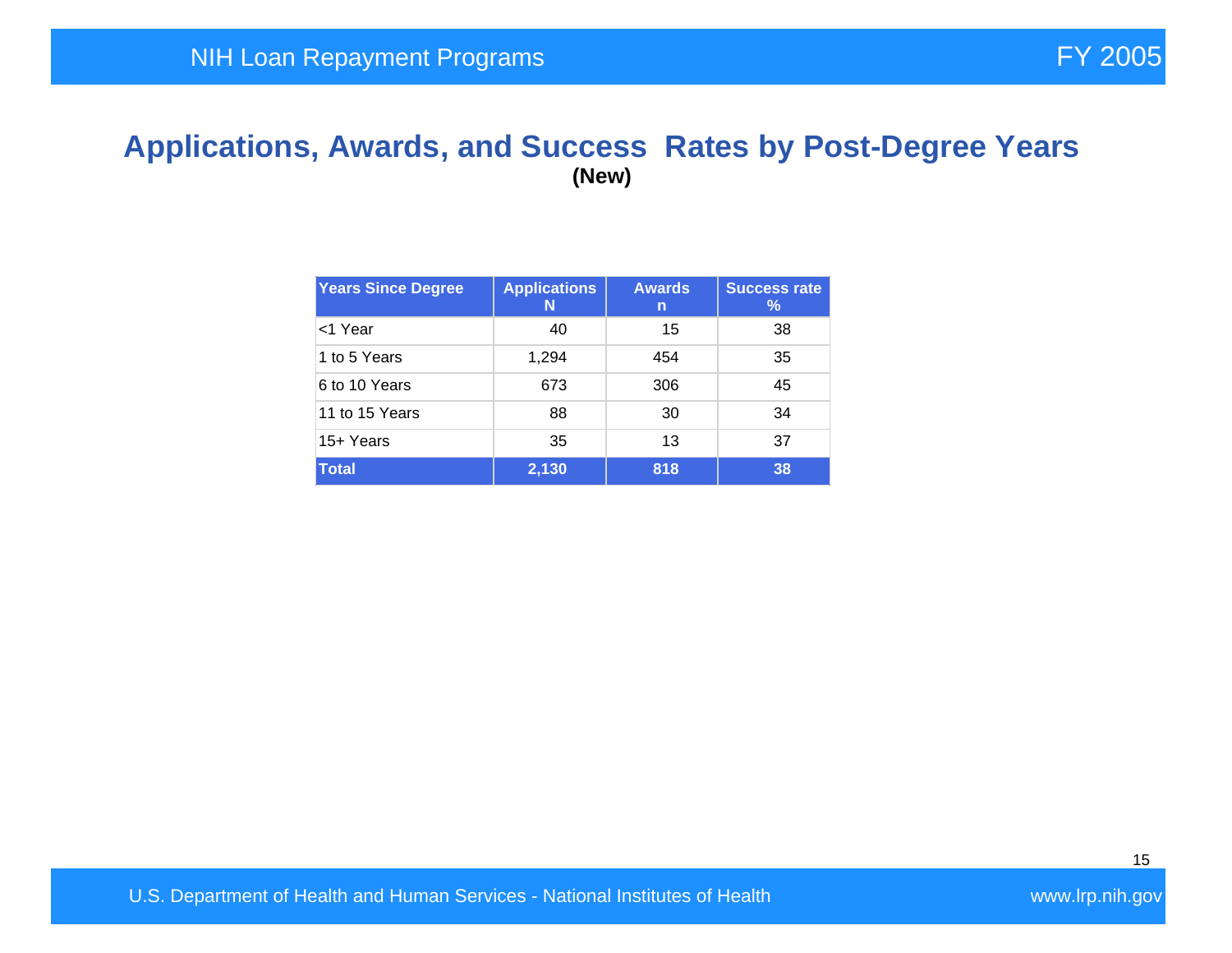## **LRP Awards by Doctoral Degree (New)**



Note: Percentages do not total to 100% due to rounding error.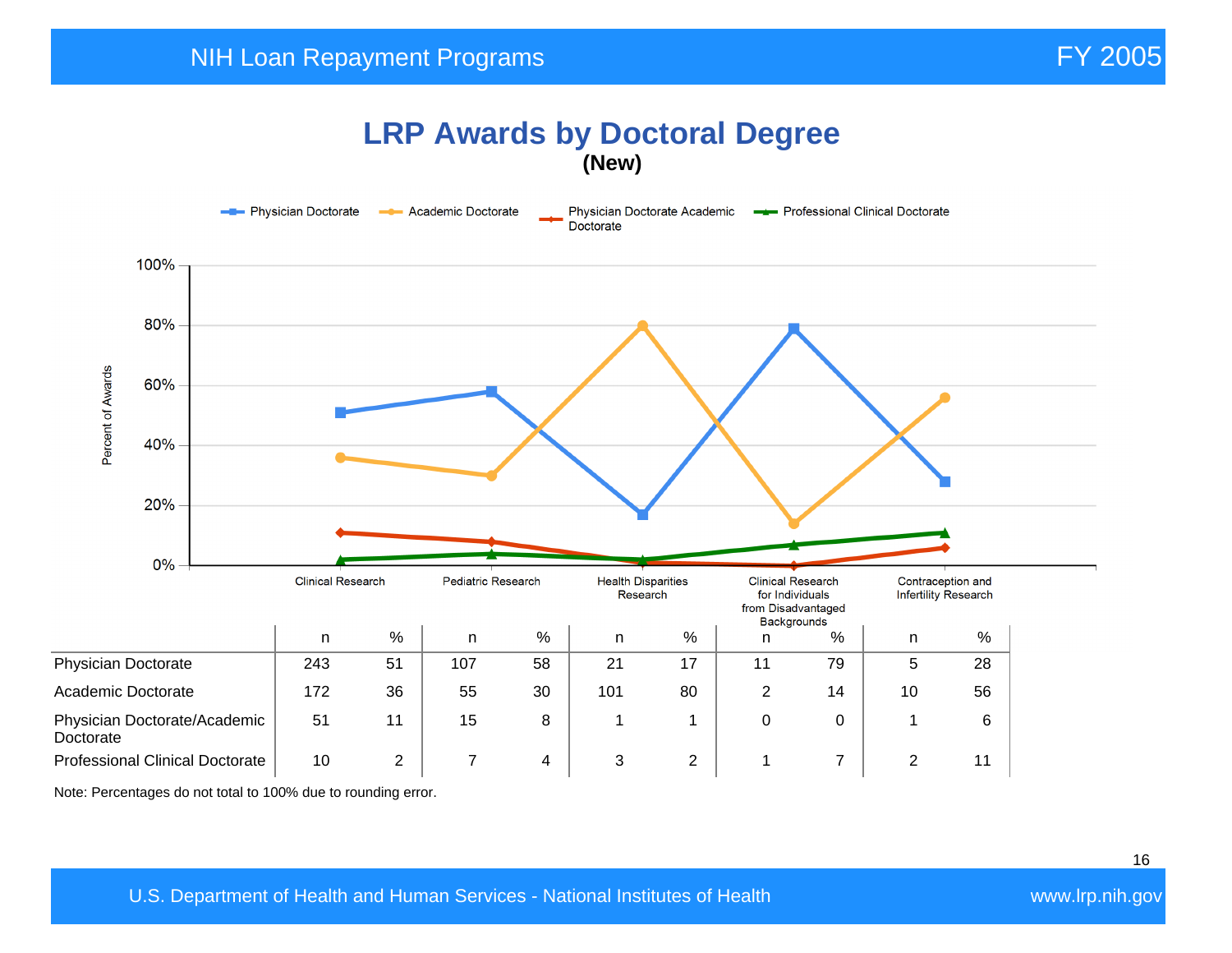## **LRP Awards by Doctoral Degree (Renewal)**



Note: Percentages do not total to 100% due to rounding error.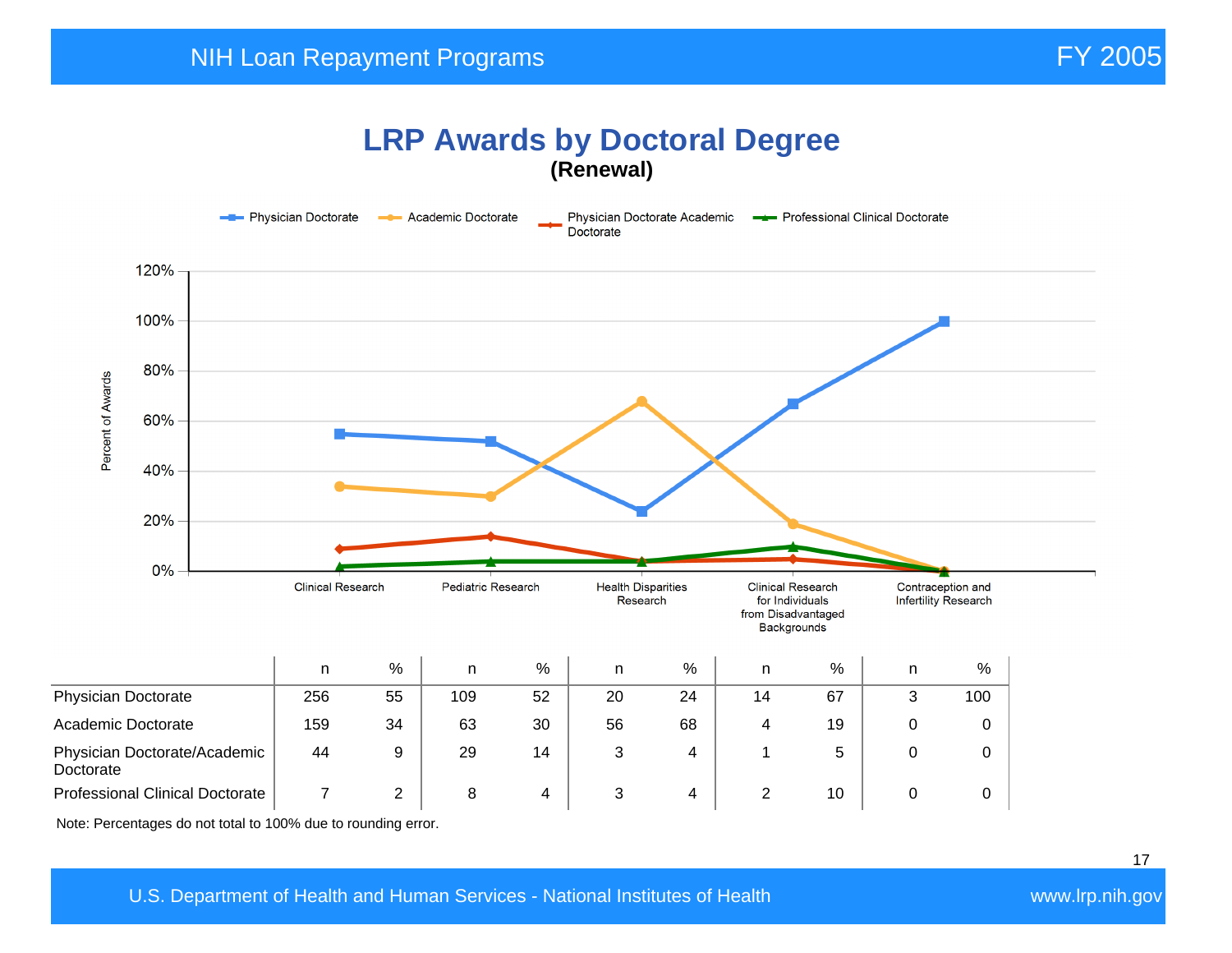#### **Applications, Awards, and Success Rates by Source of Research Funding (New + Renewal)**

| <b>Source of Research Funding</b> | <b>Applications</b><br>N | <b>Awards</b><br>m. | <b>Success Rate</b><br>℅ |
|-----------------------------------|--------------------------|---------------------|--------------------------|
| NIH Only                          | 1,163                    | 603                 | 52                       |
| NIH and Non Profit                | 1,190                    | 669                 | 56                       |
| Non Profit Only                   | 924                      | 327                 | 35                       |
| <b>Total</b>                      | 3,277                    | 1,599               | 49                       |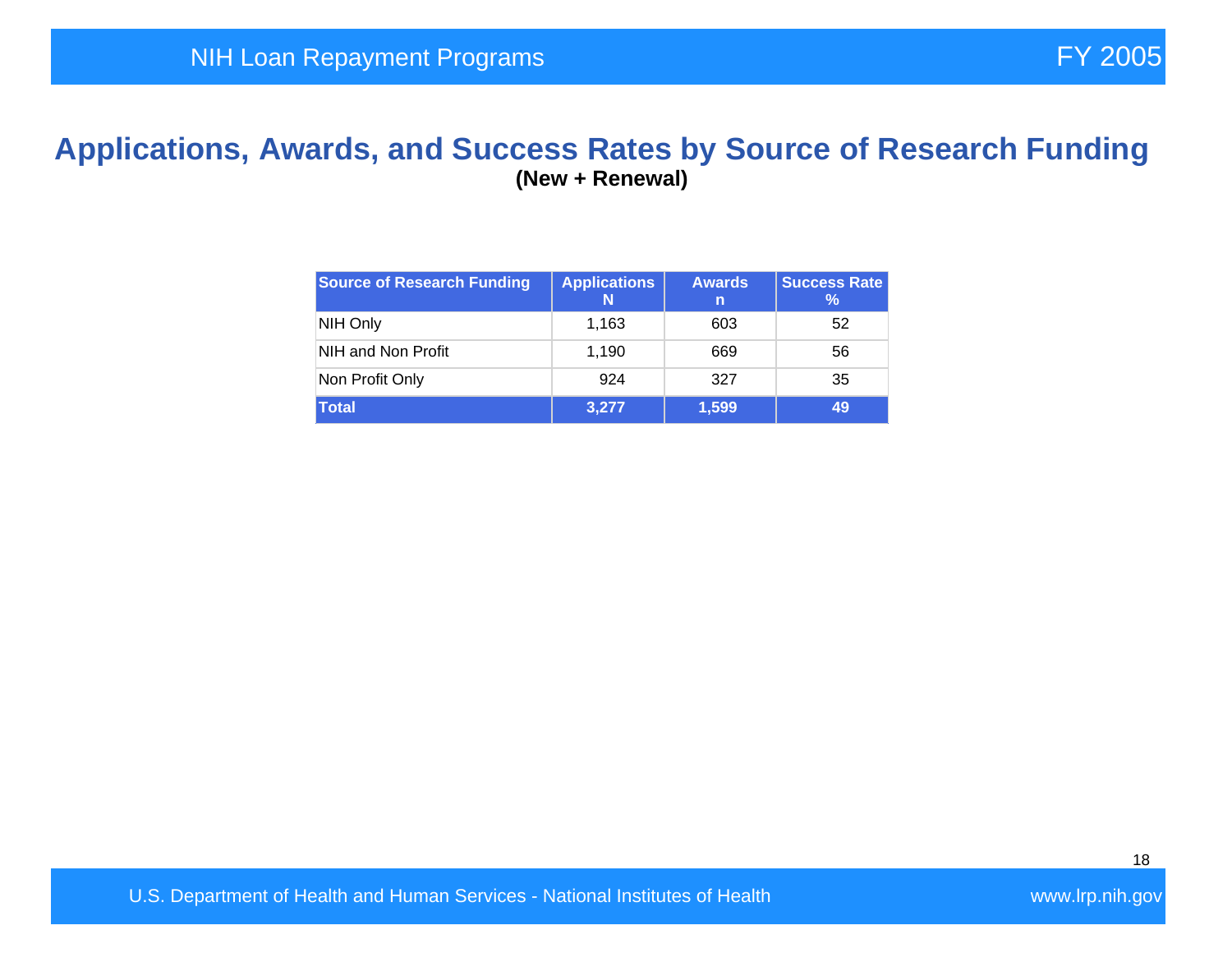#### **Educational Debt Levels of LRP Awardees (New)**



Note: Percentages do not total to 100% due to rounding error.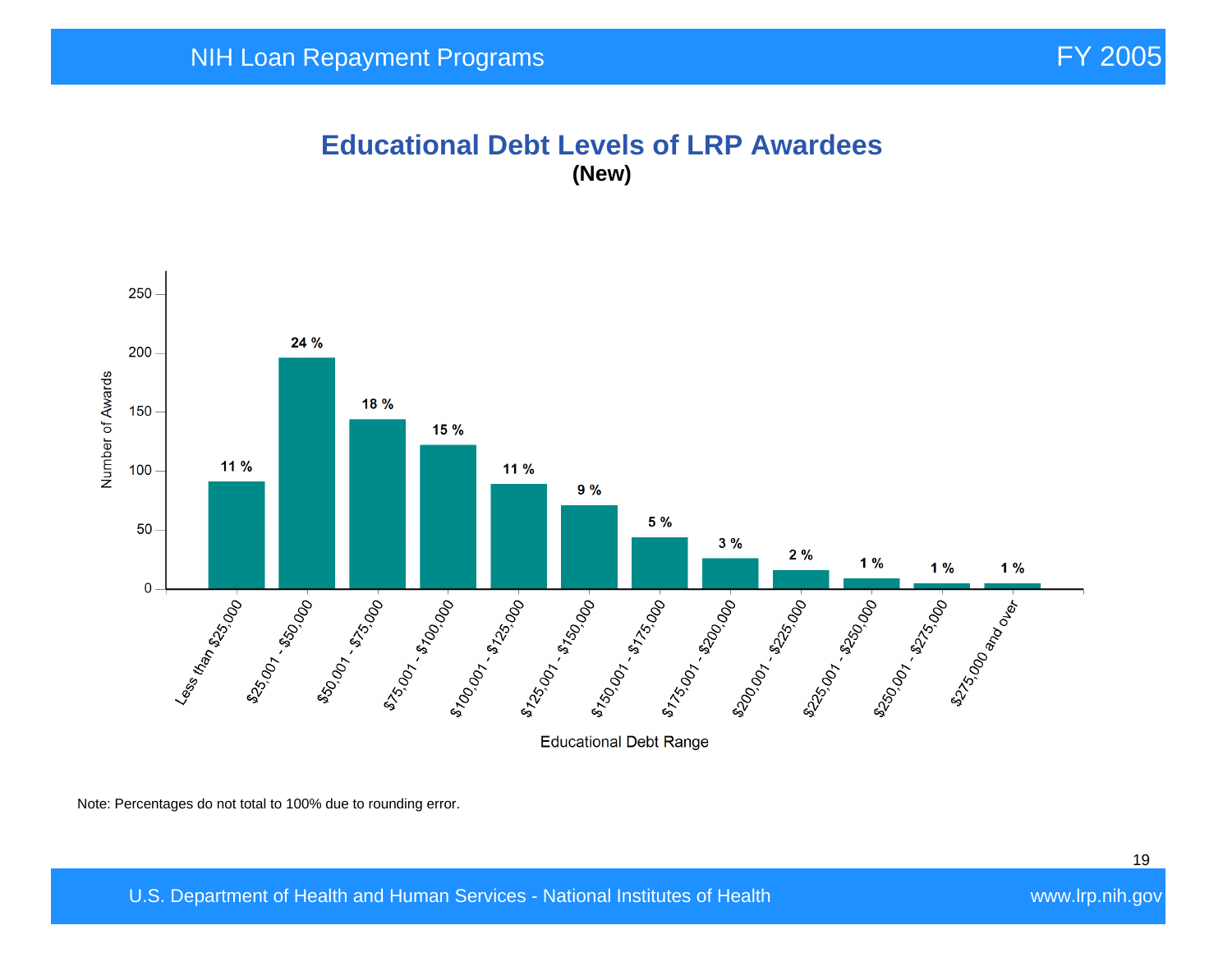#### **Number of Prior LRP Awards Received by LRP Participants (Renewal)**

| <b>LRP</b>                                                                 |    | 1 Prior Award 2 Prior Awards 3 Prior Awards 4 Prior Awards 5 Prior Awards 6 Prior Awards Total |  |    |
|----------------------------------------------------------------------------|----|------------------------------------------------------------------------------------------------|--|----|
| Clinical Research                                                          | 35 |                                                                                                |  | 35 |
| Pediatric Research                                                         | 15 |                                                                                                |  | 15 |
| <b>Health Disparities Research</b>                                         | 14 |                                                                                                |  | 14 |
| <b>Clinical Research for Individuals</b><br>from Disadvantaged Backgrounds | 6  |                                                                                                |  |    |
| <b>Total</b>                                                               | 70 |                                                                                                |  |    |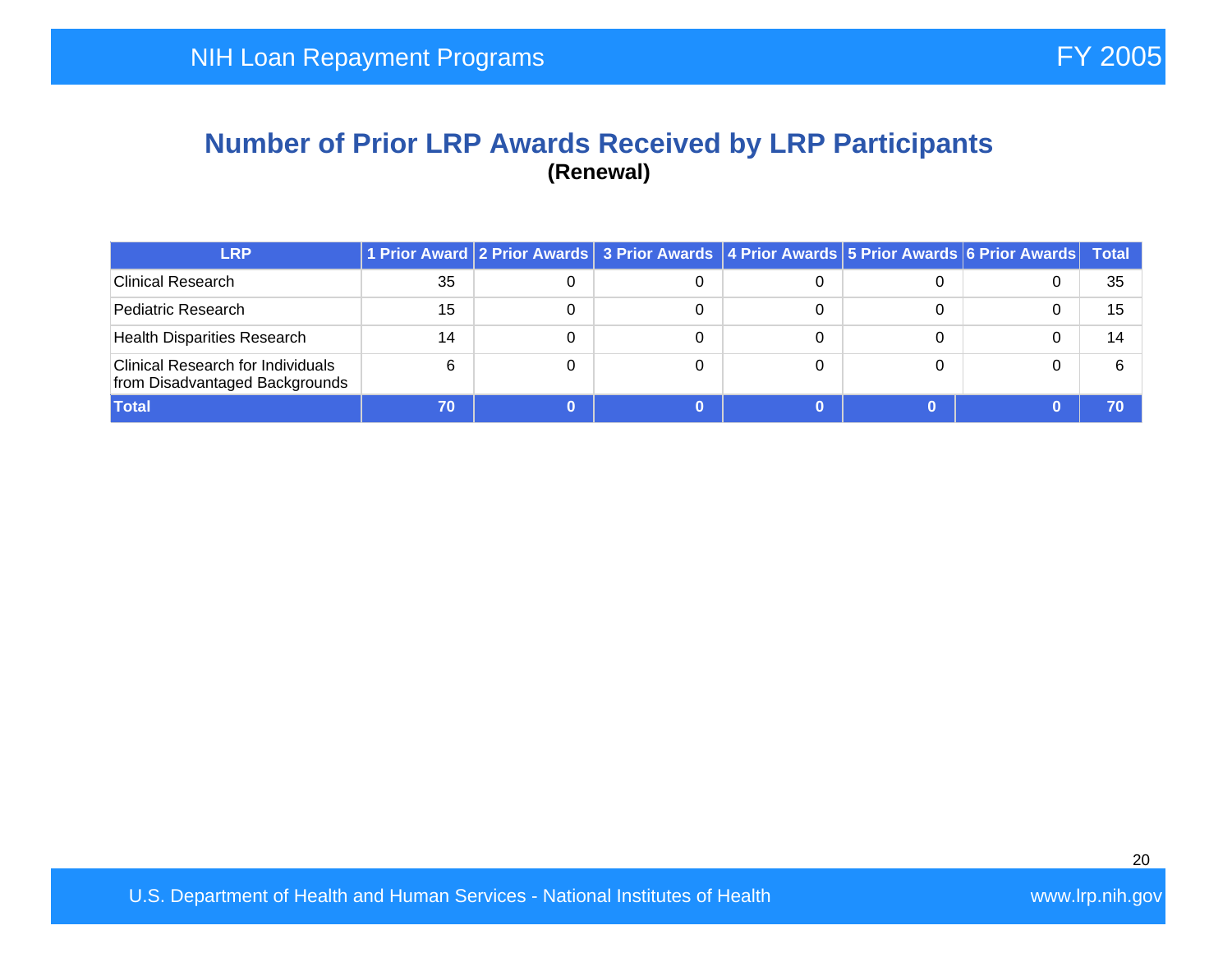#### **Applications, Awards, and Success Rates by Gender (New + Renewal)**

|                                                                                 | <b>Male Applicants</b>   |              |                       | <b>Female Applicants</b>                |              |                                           | <b>Gender Distribution</b> |                                              |  |
|---------------------------------------------------------------------------------|--------------------------|--------------|-----------------------|-----------------------------------------|--------------|-------------------------------------------|----------------------------|----------------------------------------------|--|
| <b>LRP</b>                                                                      | <b>Applications</b><br>N | $\mathsf{n}$ | Rate<br>$\frac{9}{6}$ | <b>Awards Success Applications</b><br>N | $\mathsf{n}$ | <b>Awards Success</b><br><b>Rate</b><br>% | $\frac{9}{6}$              | Male Awards   Female Awards<br>$\frac{9}{6}$ |  |
| Clinical<br>Research                                                            | 1040                     | 526          | 51                    | 897                                     | 416          | 46                                        | 56                         | 44                                           |  |
| Pediatric<br>Research                                                           | 354                      | 192          | 54                    | 435                                     | 201          | 46                                        | 49                         | 51                                           |  |
| Health<br><b>Disparities</b><br>Research                                        | 128                      | 69           | 54                    | 299                                     | 139          | 46                                        | 33                         | 67                                           |  |
| Clinical<br>Research for<br>Individuals<br>from<br>Disadvantaged<br>Backgrounds | 25                       | 14           | 56                    | 45                                      | 21           | 47                                        | 40                         | 60                                           |  |
| Contraception<br>and Infertility<br>Research                                    | 18                       | 5            | 28                    | 36                                      | 16           | 44                                        | 24                         | 76                                           |  |
| <b>Total</b>                                                                    | 1,565                    | 806          | 52                    | 1,712                                   | 793          | 46                                        | 50                         | 50                                           |  |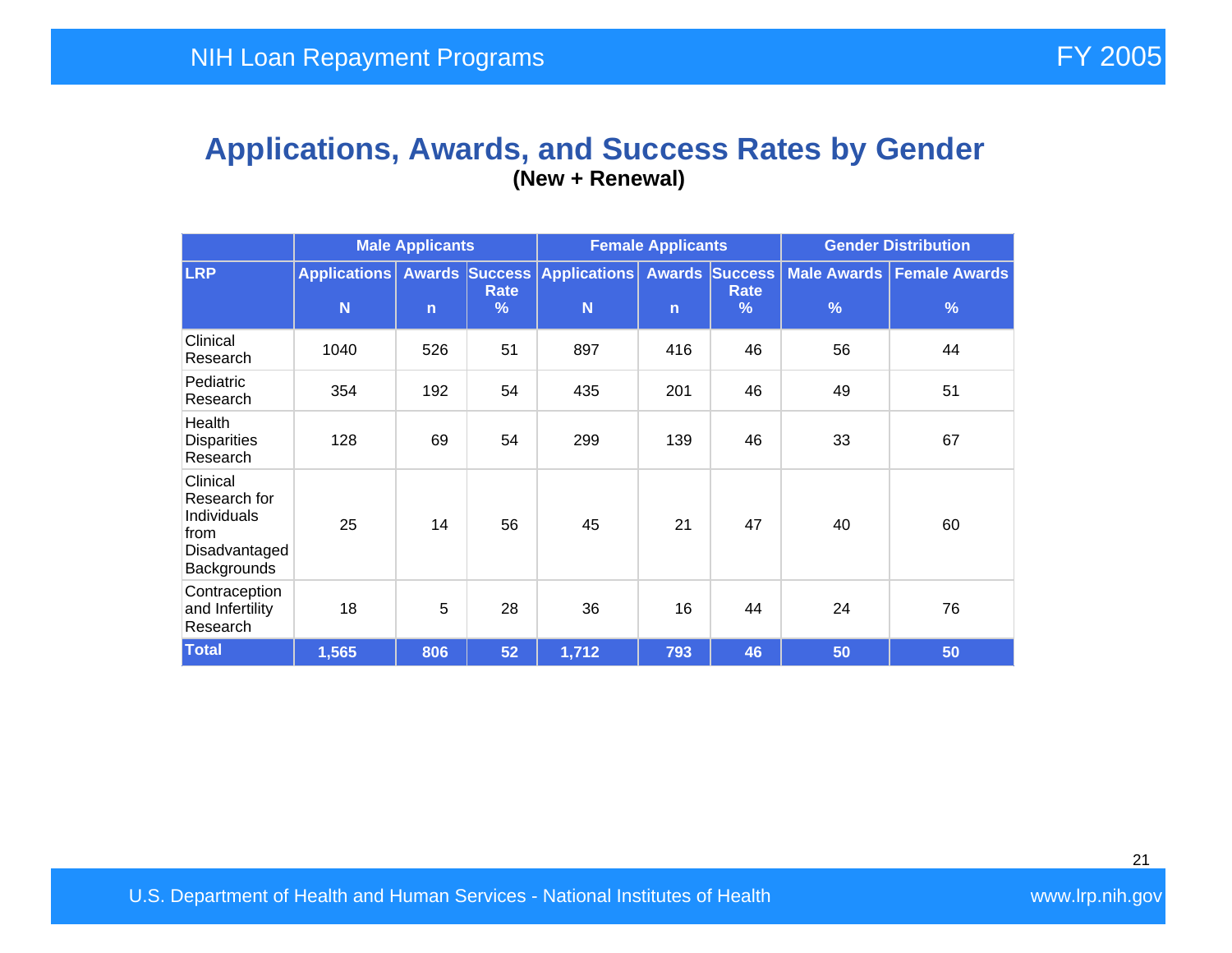## **Awardee Demographics by Ethnicity (New + Renewal)**

|                                                                     | <b>Not Hispanic or Latino</b><br><b>Hispanic or Latino</b><br><b>Awards</b> |             |         |             |               |
|---------------------------------------------------------------------|-----------------------------------------------------------------------------|-------------|---------|-------------|---------------|
| <b>LRP</b>                                                          | N                                                                           | $\mathbf n$ | $\%$    | $\mathbf n$ | $\frac{9}{6}$ |
| <b>Clinical Research</b>                                            | 942                                                                         | 41          | 4       | 901         | 96            |
| Pediatric Research                                                  | 393                                                                         | 20          | 5       | 373         | 95            |
| <b>Health Disparities Research</b>                                  | 208                                                                         | 34          | 16      | 174         | 84            |
| Clinical Research for Individuals from<br>Disadvantaged Backgrounds | 35                                                                          | 13          | 37      | 22          | 63            |
| Contraception and Infertility<br>Research                           | 21                                                                          | $\star$     | $\star$ | 21          | 100           |
| <b>Total</b>                                                        | 1,599                                                                       | 108         | 7       | 1,491       | 93            |

\*Restricted Data – small-sized groups cannot be reported due to participant confidentiality considerations.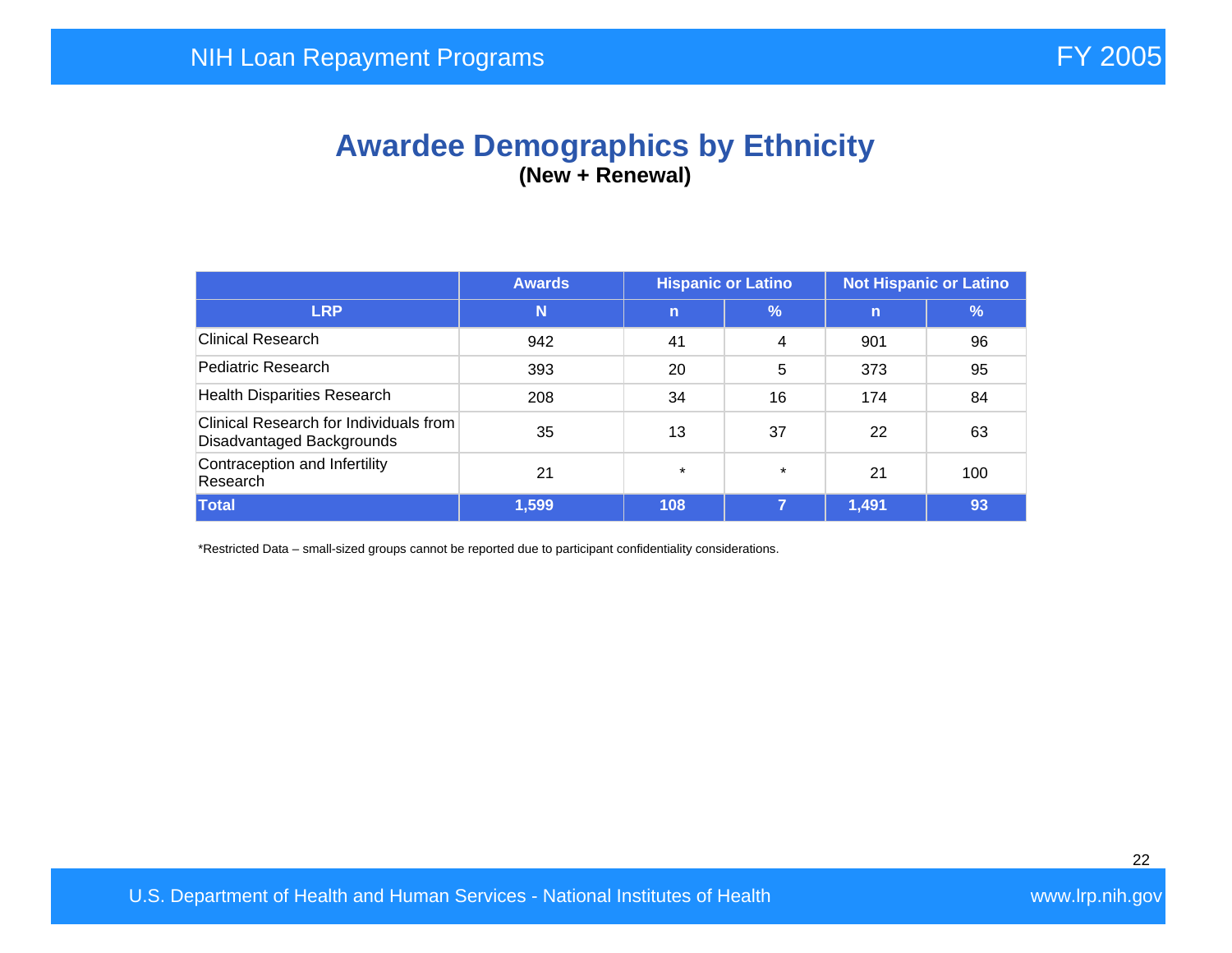## **Awardee Demographics by Race (New + Renewal)**

| <b>LRP</b>                                                                       | <b>Awards</b> | <b>American</b><br><b>Indian or</b><br><b>Alaska</b><br><b>Native</b> |            | <b>Black or</b><br><b>African</b><br><b>American</b> |            | <b>Asian</b> |            | <b>Native</b><br><b>Hawaiian or</b><br><b>Other Pacific</b><br><b>Islander</b> |               | <b>White</b> |               | <b>More Than</b><br><b>One Race</b> |                | <b>Other No</b><br><b>Response</b> |               |
|----------------------------------------------------------------------------------|---------------|-----------------------------------------------------------------------|------------|------------------------------------------------------|------------|--------------|------------|--------------------------------------------------------------------------------|---------------|--------------|---------------|-------------------------------------|----------------|------------------------------------|---------------|
|                                                                                  | N             | $\mathsf{n}$                                                          | $\sqrt{2}$ | n                                                    | $\sqrt{2}$ | n            | $\sqrt{2}$ | n                                                                              | $\frac{9}{6}$ | n            | $\frac{9}{6}$ | n                                   | $\frac{1}{2}$  | $\mathsf{n}$                       | $\frac{9}{6}$ |
| <b>Clinical Research</b>                                                         | 942           | $\star$                                                               | $\star$    | 40                                                   | 4          | 101          | 11         | $\star$                                                                        | $\star$       | 682          | 72            | 15                                  | 2              | 104                                | 11            |
| <b>Pediatric Research</b>                                                        | 393           | $\star$                                                               | $\star$    | 13                                                   | 3          | 46           | 12         | $\star$                                                                        | $\star$       | 281          | 72            | $\star$                             | $\star$        | 45                                 | 11            |
| <b>Health Disparities</b><br>Research                                            | 208           | $\star$                                                               | $\star$    | 75                                                   | 36         | 11           | 5          | $\star$                                                                        | $\star$       | 68           | 33            | 6                                   | 3              | 43                                 | 21            |
| <b>Clinical Research for</b><br>Individuals from<br>Disadvantaged<br>Backgrounds | 35            | $\star$                                                               | $\star$    | 6                                                    | 17         | $\star$      | $\star$    | $\star$                                                                        | $\star$       | 13           | 37            | $\star$                             | $\star$        | 12                                 | 34            |
| Contraception and<br>Infertility Research                                        | 21            | $\star$                                                               | $\star$    | $\star$                                              | $\star$    | $\star$      | $\star$    | $\star$                                                                        | $\star$       | 17           | 81            | $\star$                             | $\star$        | $\star$                            |               |
| <b>Total</b>                                                                     | 1,599         | $\star$                                                               |            | 135                                                  | 8          | 165          | 10         | $\star$                                                                        |               | 1,061        | 66            | 26                                  | $\overline{2}$ | 204                                | 13            |

\*Restricted Data – small-sized groups cannot be reported due to participant confidentiality considerations.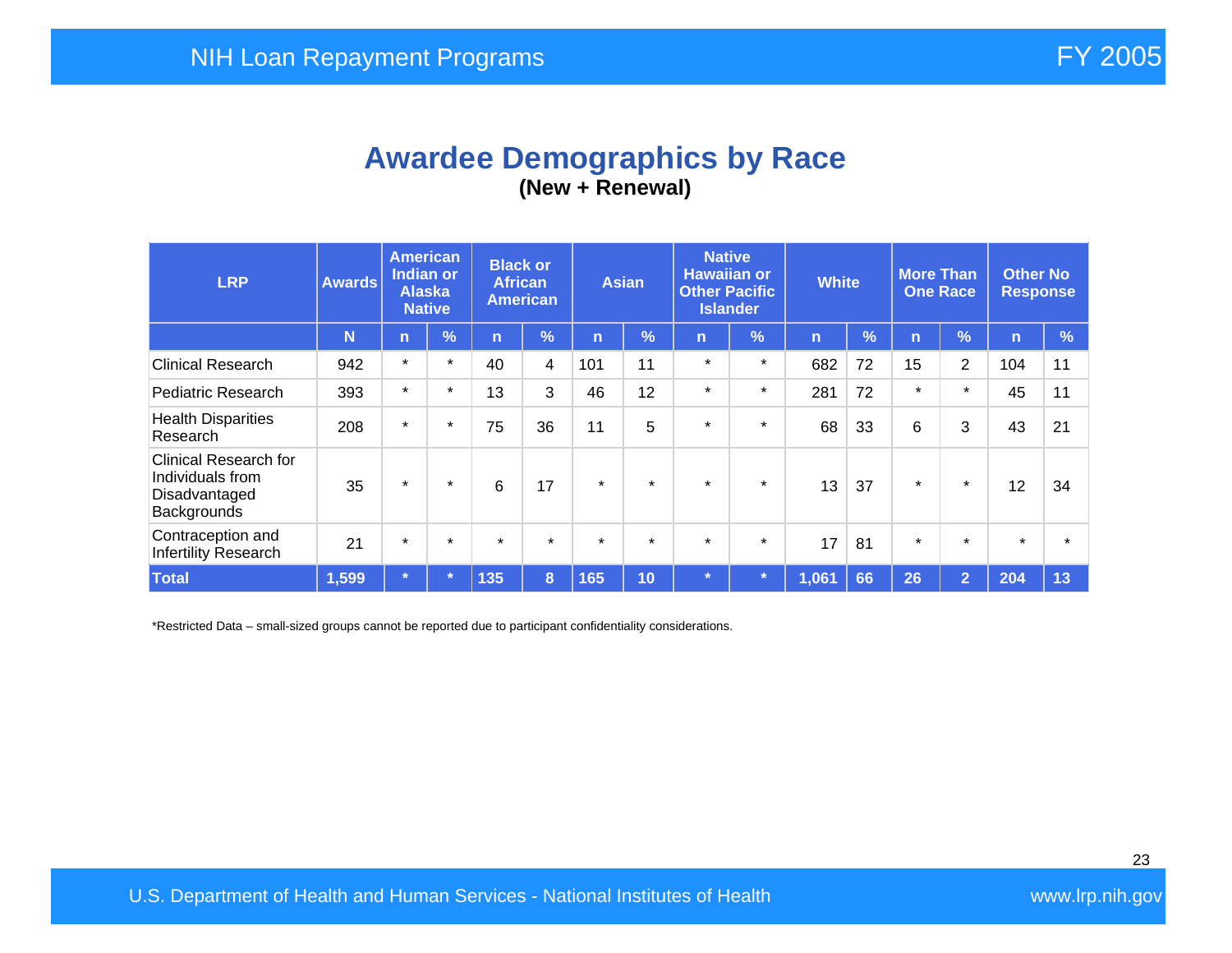#### **Number of Awardees by State (New + Renewal)**